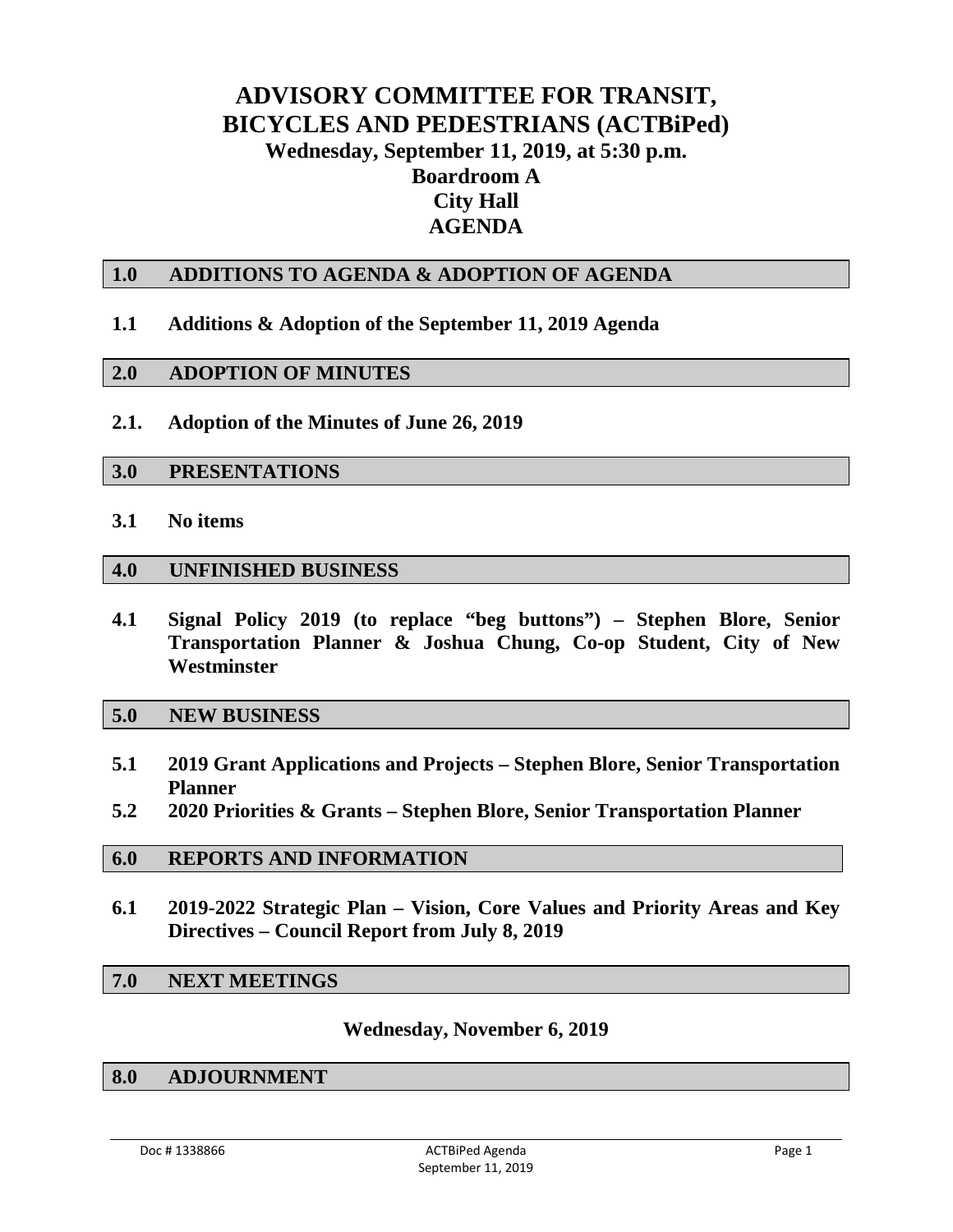

#### **ADVISORY COMMITTEE FOR TRANSIT, BICYCLES AND PEDESTRIANS (ACTBiPed) Wednesday, June 26, 2019, at 5:30 p.m. Council Chambers City Hall**

#### **MINUTES**

#### **VOTING MEMBERS PRESENT:**

Councillor Patrick Johnstone - Chair Véronique Boulanger - Committee Member Brad Cavanagh - Committee Member Charlie Hunter - Committee Member Phil Kehres - Committee Member Elliot Roy **- Student** Robert Wong **- Committee Member** Reena Meijer Drees - Walkers' Caucus<br>Iain Lancaster - SD40 Representation Mike Smith-Cairns - Committee Member

#### **MEMBER REGRETS:**

- 
- 
- 
- 
- 
- 
- 
- SD40 Representative
- 
- Larry Giles Committee Member

#### **GUESTS:**

Mary Wilson

#### **STAFF:**

- 
- Stephen Blore Senior Transportation Planner
- Mike Anderson Transportation Engineer
- Tabitha Guichon Committee Secretary, Engineering Services
- Antonia Reynolds Coordinator, Active Transportation
- Sgt. Greg Smith New Westminster Police Department

The meeting was called to order at 5:35 pm.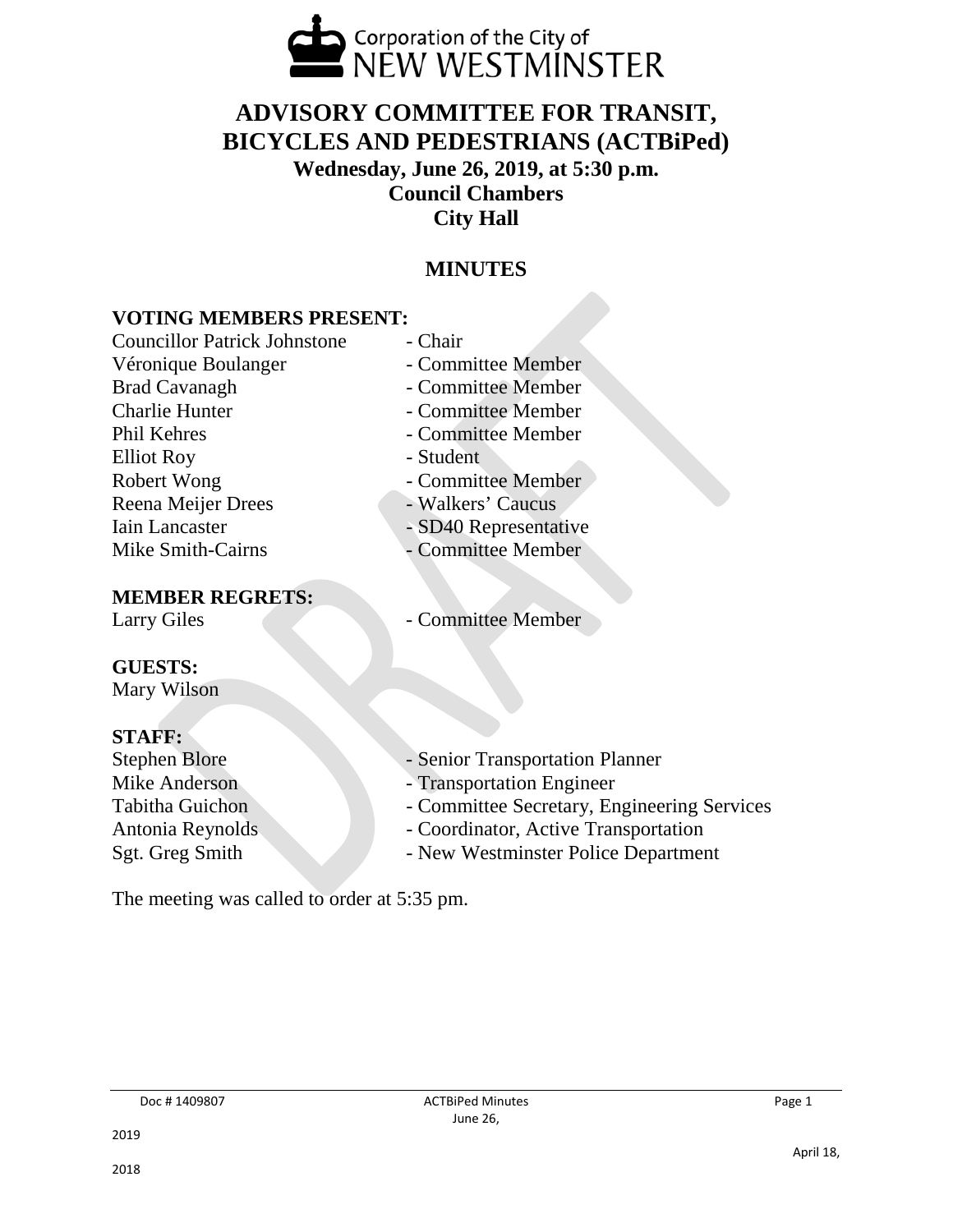#### **1.0 ADDITIONS TO AGENDA & ADOPTION OF AGENDA**

#### **1.1 Additions & Adoption of the June 26, 2019 Agenda**

#### **MOVED and SECONDED**

*THAT the Agenda of the Advisory Committee for Transit, Bicycles and Pedestrians meeting held on June 26, 2019 be received and adopted with the addition of the following items:*

- *5.2- Bicycle lane connections to New Westminster Secondary School;*
- *5.3 - Construction access plan,*
- *5.4 - Active Transportation Summit.*

#### **CARRIED.**

All members of the Committee present voted in favour of the motion.

#### **2.0 ADOPTION OF MINUTES**

#### **2.1. Adoption of the Minutes of April 24, 2019**

#### **MOVED and SECONDED**

*THAT the Minutes of the Advisory Committee for Transit, Bicycles and Pedestrians meeting held on April 24, 2019 be received and adopted with the change to item 2.1 noting the strong safety concerns regarding the NE corner of the New Westminster Aquatic and Community Centre site plan.*

#### **CARRIED.**

All members of the Committee present voted in favour of the motion.

#### **3.0 PRESENTATIONS**

**3.1 Greenway Design in New Westminster – Local Street Greenway Versus Separated Facilities – Mike Anderson**

Mike Anderson provided a presentation on the Greenway Planning & Design for the Greenways in New Westminster with a focus on Agnes Street & Seventh Ave. There are a few options that the city is considering. See attachment 1 for the presentation.

Discussion ensued and the following information was provided by Staff: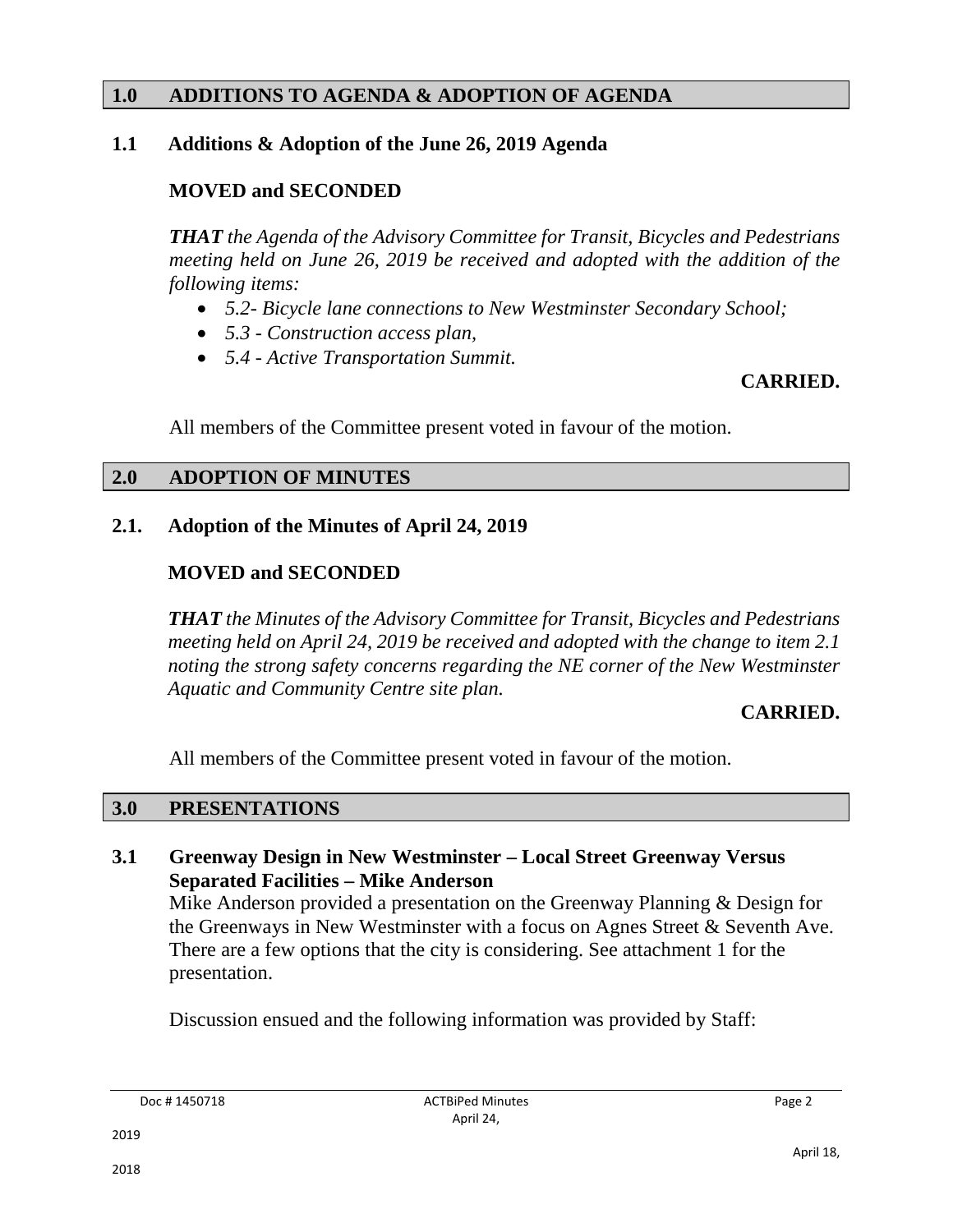- Seventh Avenue between Sixth & Eighth would see a drastic reduction to the amount of cars if the direction would be to make the facility all ages and abilities.
- Traffic Counts have been done periodically on the Crosstown Greenway to monitor change, and have also been done on Agnes Street to get a better understanding of vehicle volumes and speeds.
- Agnes Street was chosen when this committee and the mayor did a bike ride a number of years to find a gentle-sloping connection between downtown and uptown. The Pattullo Bridge Replacement will be connecting their pedestrian and cyclist ramps to the Agnes Greenway. The end point of the Greenway at the western extent is still up for discussion.
- Future developments occurring in the area could help to pay for, or construct some of the improvements identified.

The following information was provided by committee members:

- Consider plans for signage along the route to direct people to destinations available along the greenway.
- Separate the bike facilities from traffic, especially around schools.
- Infrastructure needs to accommodate the e-bikes as well.
- Protected is good as long as the lanes are wide enough.
- Losing parking is not a concern for some members.
- This can't be a short term solution.
- Need to look at if this is being designed as AAA or as something else.
- Should be designing for the future and getting people out of cars and towards different mobility means.
- Education or signage saying that cyclists are allowed on the road but must maintain speed.
- Local Street Greenway would be preferred for cyclists that travel fast.
- For Seventh Avenue, having it green would help extend Moody Park with the road and continue that feel.
- Diversionary traffic controls will cut down on the rat racing through that area, it would keep cars on Sixth and Eighth where they should be.
- Make sure the traffic doesn't shift to Hamilton St.
- Moody Park to Fifth Street should have some separation from traffic. Work should be done on Seventh East of Fifth St.
- Agnes would be good to have separated bike paths in front of Quayqayt
- A Greenway between Quayqayt and sixth and then in the Pattullo bridge connections was suggested.
- Higher density places on Agnes will need some separation.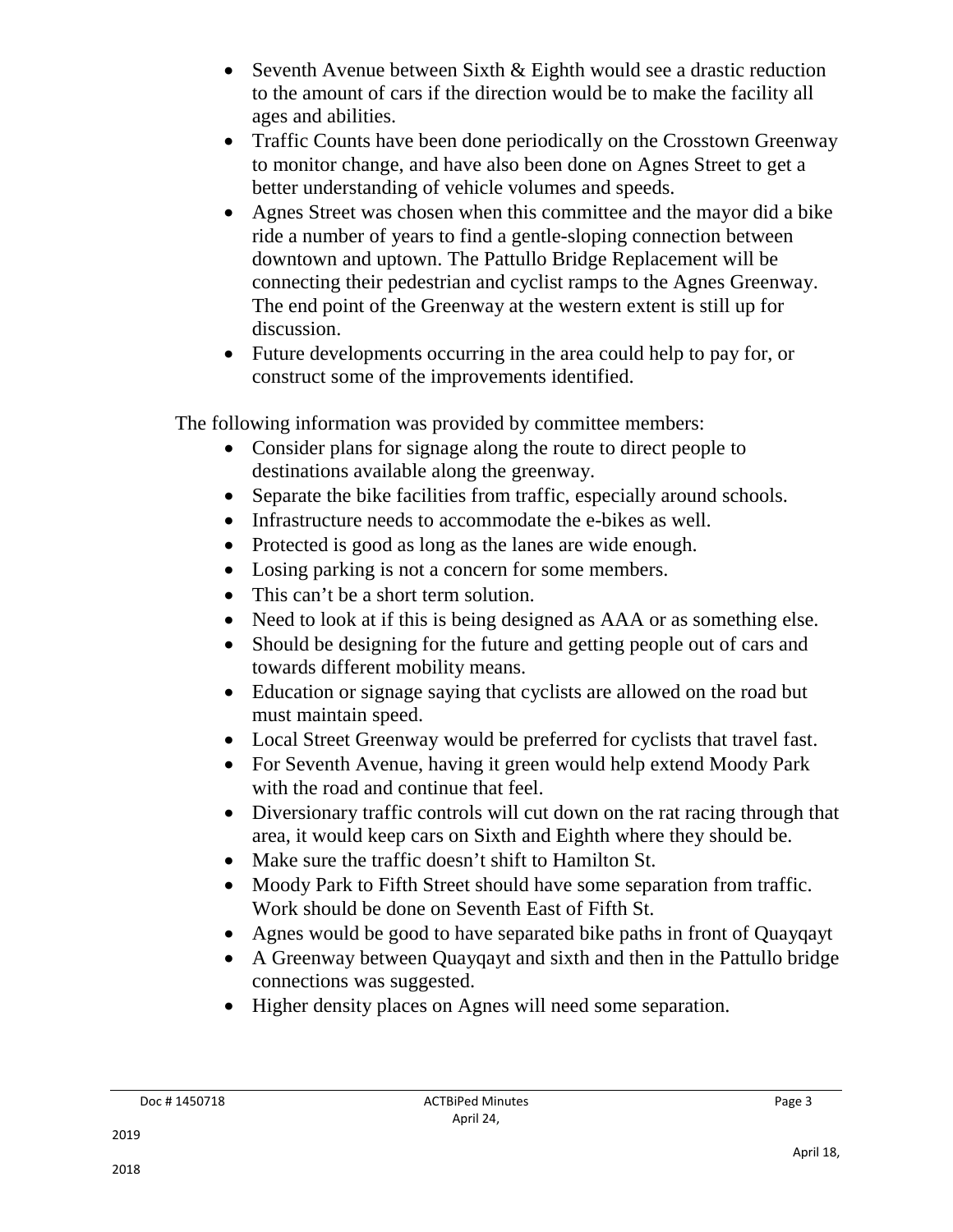#### **4.0 UNFINISHED BUSINESS**

#### **4.1 ACTBiPed Workshop "Beg Buttons" – Stephen Blore**

Stephen Blore provided a brief update on the discussion from the last meeting about the beg buttons. It was noted that the use of the buttons were questioned including how the pedestrians have to wait and the inconsistency of the placement of the buttons. Pedestrian signal timing has been worked on by staff and will be going to council and through that work, staff have discussed developing an overall signal policy which would include the work being done through ACTBiPed. Staff noted that the discussion included themes such as when a light is green the pedestrian light should also be activated as well as the topic of walking speed and Pedestrian clearance intervals.

Discussion ensued and the committee provided the following comments and information:

- Create policy guidelines to help the city
- Create a set of principles
- Discussion on No right turns on red
- The timing to clear the intersection
- The location of the pressing buttons
- Need for clear communication for all road users
- Countdown timers are more effective
- There may be some "corner cases" that would have to be dealt with when they arise

#### **5.0 NEW BUSINESS**

#### **5.1 Update on Permanent Bike Counters – Stephen Blore**

The city has been working with Translink and their sub consultant to roll out permanent bike counters. New Westminster will be getting 1 counter this year which will be on the Moody Park side of the crosstown greenway behind the Bowling Green clubhouse. This will be fully funded, maintained and operated by Translink, but the city will have access to the data. The city has asked for the data to be open and for a visual count so everyone see it. It was suggested that the counter and loop be visible from Eighth and so that drivers can also see it.

#### **5.2 New West Secondary bike access – Robert Wong**

A presentation was made to city council outlining some priorities with one of them being the access to the school. A response is going to council on July  $8<sup>th</sup>$ . This will be brought back on the work plan in the future.

#### **5.3 Construction Access Plan – Robert Wong**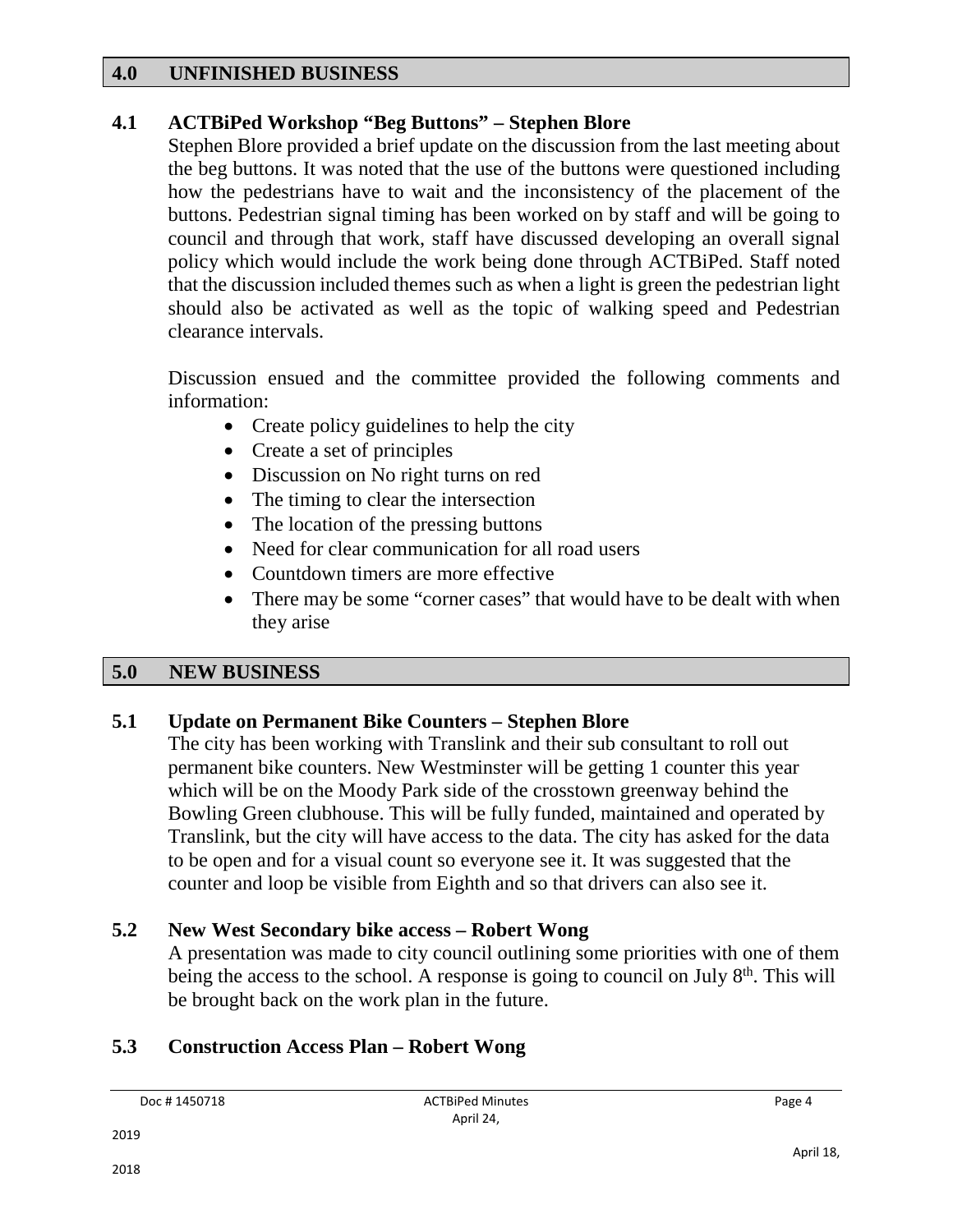Members were wondering whether the city reviews work if a contractor is doing a job. Staff are aware that there is a lack of enforcement and education available. The city is currently working on educational material to address this.

#### **6.0 REPORTS AND INFORMATION**

#### **6.1 Update on Walk30 Challenge – Antonia Reynolds**

Antonia Reynolds provided an update on the walk30 challenge. Report provided. Pre & Post surveys. Members suggested to consider doing a September session when students are back in school

#### **7.0 NEXT MEETINGS**

#### **Wednesday, September 4, 2019 Wednesday, November 6, 2019**

#### **10.0ADJOURNMENT**

**ON MOTION**, the meeting was adjourned at 7:30 pm.

Certified correct,

**PATRICK JOHNSTONE CHAIR**

#### **TABITHA GUICHON COMMITTEE SECRETARY**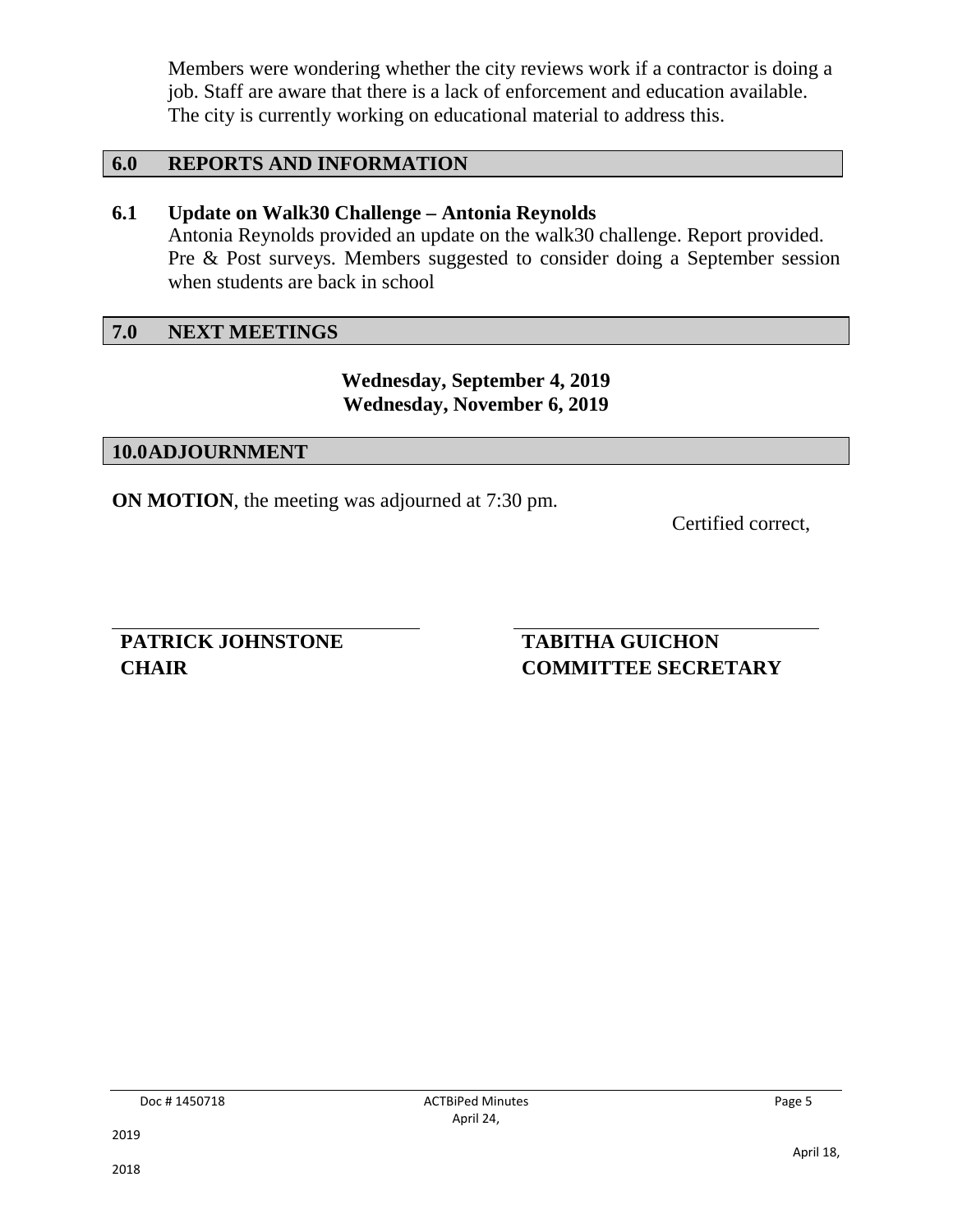

#### **REPORT Office of the Chief Administrative Officer**

| To:   | Mayor Coté and Members of Council            | Date:      | 7/8/2019   |
|-------|----------------------------------------------|------------|------------|
| From: | Lisa Spitale<br>Chief Administrative Officer | File:      | 05.1035.20 |
|       |                                              | Item $#$ : | 301/2019   |

2019-2022 Strategic Plan-Vision, Core Values and Priority Areas and Subject: **Key Directions** 

#### **RECOMMENDATION**

THAT Council approve the Vision, Core Values, Priority Areas and Key Directions for the 2019-2022 Strategic Plan, and direct staff to prepare an implementation plan.

#### **PURPOSE**

The purpose of this report is to present the City's strategic plan for the 2019-2022 Council term, which has been prepared to guide the development of future budgets and departmental work plans.

#### **BACKGROUND**

Strategic planning for the 2019-2022 Council term began in late 2018 and continued into 2019. Through a series of facilitated workshop sessions with Council and City staff, a Strategic Plan made up of a vision, values statements, and goal and key directions for each priority area.

#### **ANALYSIS**

The following seven priority areas have been identified, along with Council's desired leadership role for each priority, to support of the City's vision, which is to be "A vibrant, compassionate, sustainable city that includes everyone."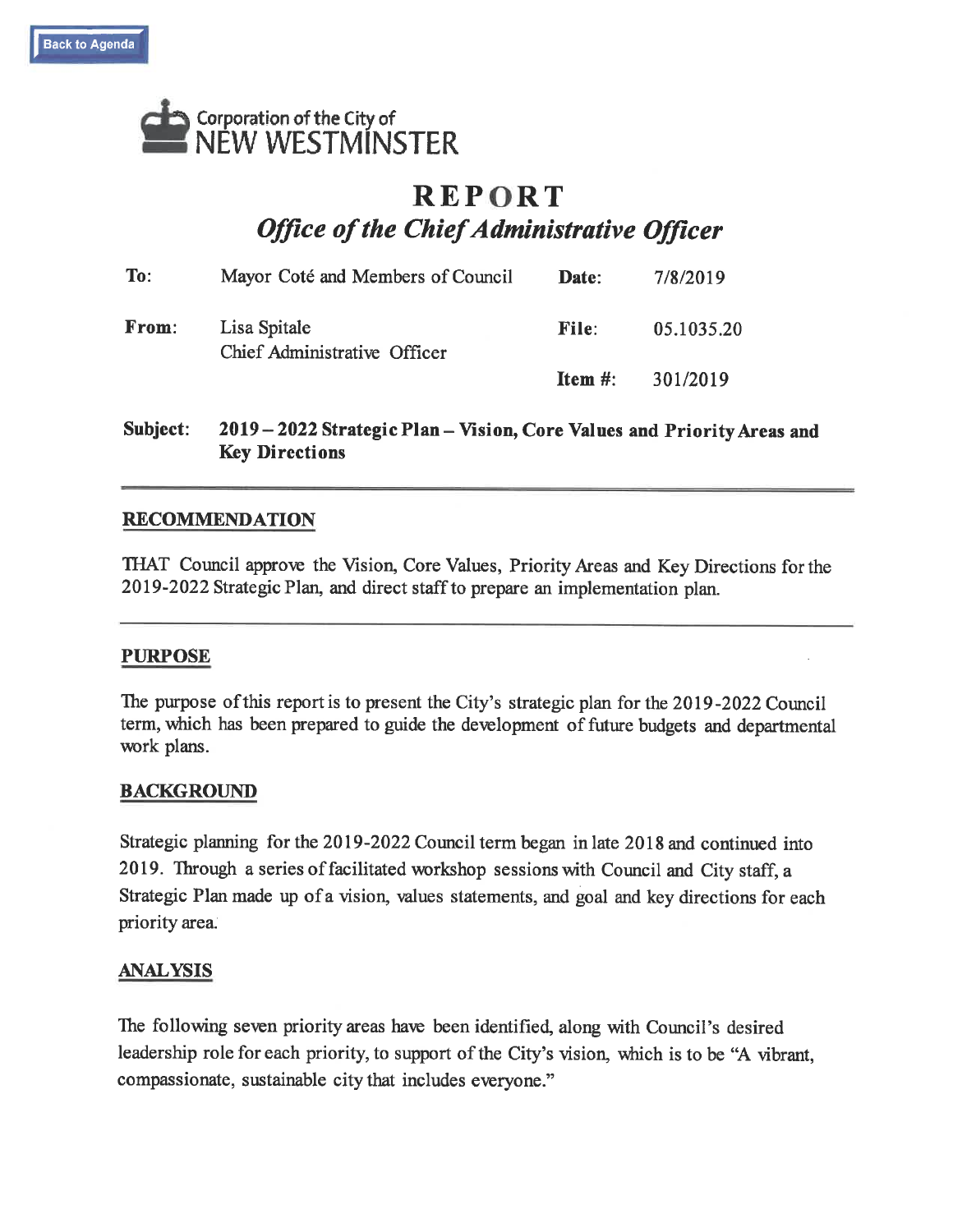- 1. Affordable Housing Leadership on affordable housing;
- 2. Sustainable Transportation Leadership for the provision of sustainable transportation;
- 3. Environment and Climate Leadership on climate change at the local level;
- 4. Culture and Economic Development Leadership on innovative and sustainable cultural and economic development;
- 5. Reconciliation, Social Inclusion and Engagement Leadership for reconciliation, social inclusion and civic engagement;
- 6. Facilities, Infrastructure and Public Realm Leadership in the provision of facilities and sustainable infrastructure that optimize public life, social interaction and place-making (community identity); and
- 7. Organizational Effectiveness Progressive employer for the organization.

The goal and key directions for each priority area have also been identified. It should be noted that the seven priority areas supplement the City's ongoing responsibilities in its core service areas and that the City will apply a set of defined core values to all of its operations, whether delivering core services or advancing the goals and directions of the priority areas.

A summary of the Strategic Plan's key elements is attached as Appendix 1.

Staff will prepare an implementation plan over the summer and early fall for Council's review.

#### **OPTIONS**

There are two options for Council's consideration:

- 1. Approve the Vision, Core Values, Priority Areas and Key Directions for the 2019-2022 Strategic Plan, and direct staff to prepare an implementation plan; or
- 2. Provide staff with other direction.

Staff recommends Option 1.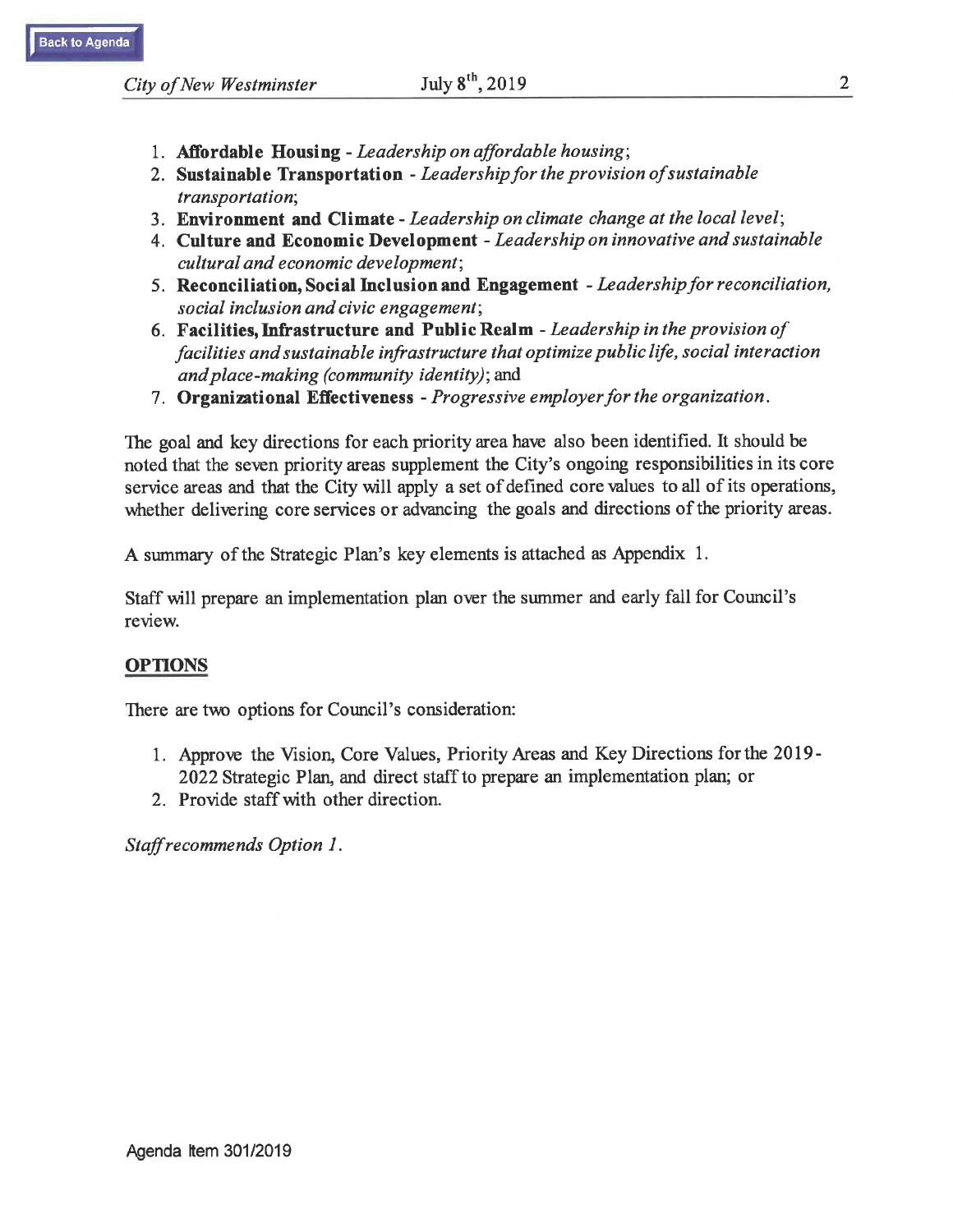City of New Westminster

#### $\frac{3}{2}$

#### **ATTACHMENTS**

Attachment 1 - 2019-2022 Strategic Plan Summary

This report has been prepared by Mark Allison, Manager Strategic Initiatives and Sustainability Jacque Killawee, City Clerk

Approved for Presentation to Council

Lisa Spitale Chief Administrative Officer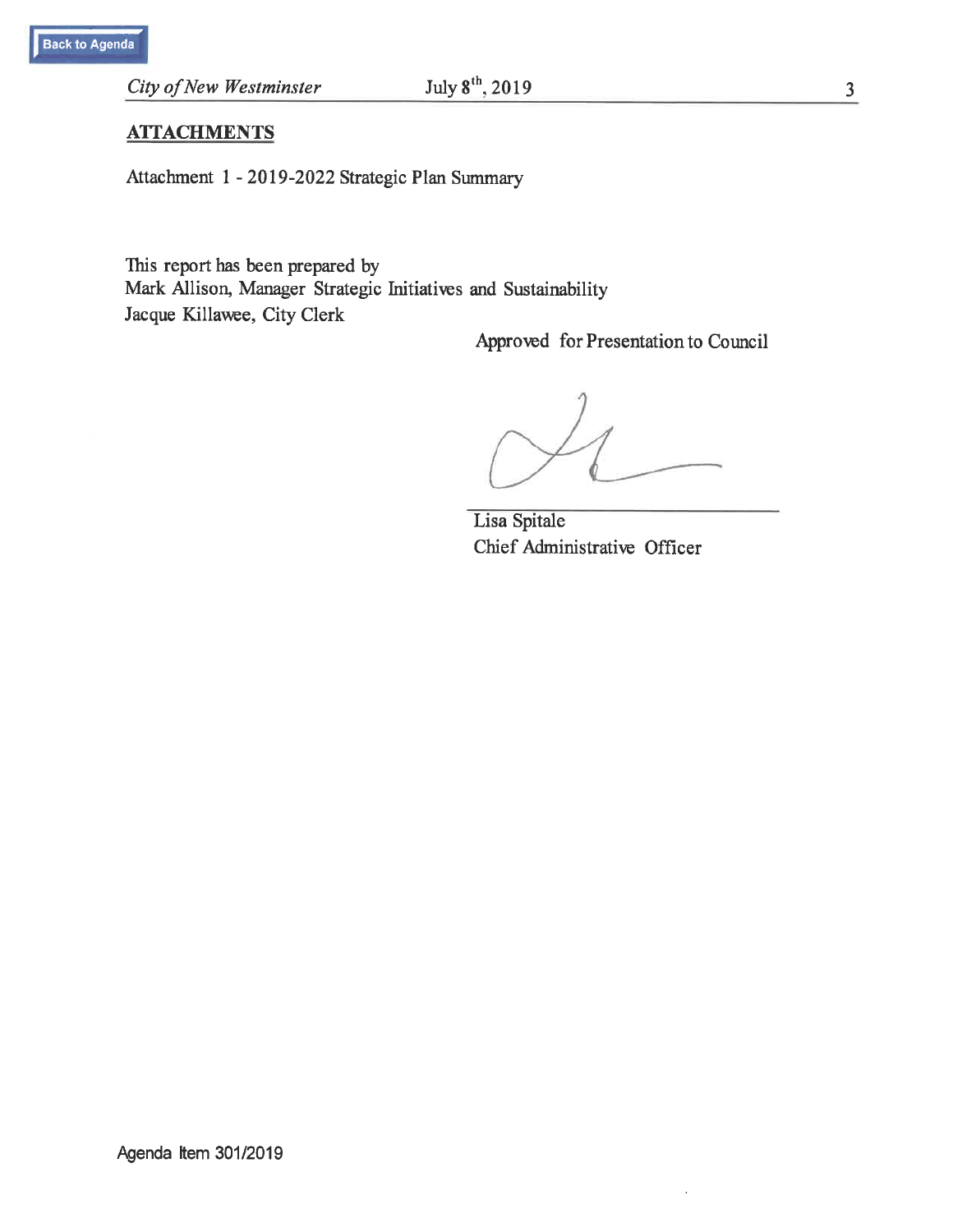



### **Attachment 1**

#### 2019 - 2022 Strategic Plan Summary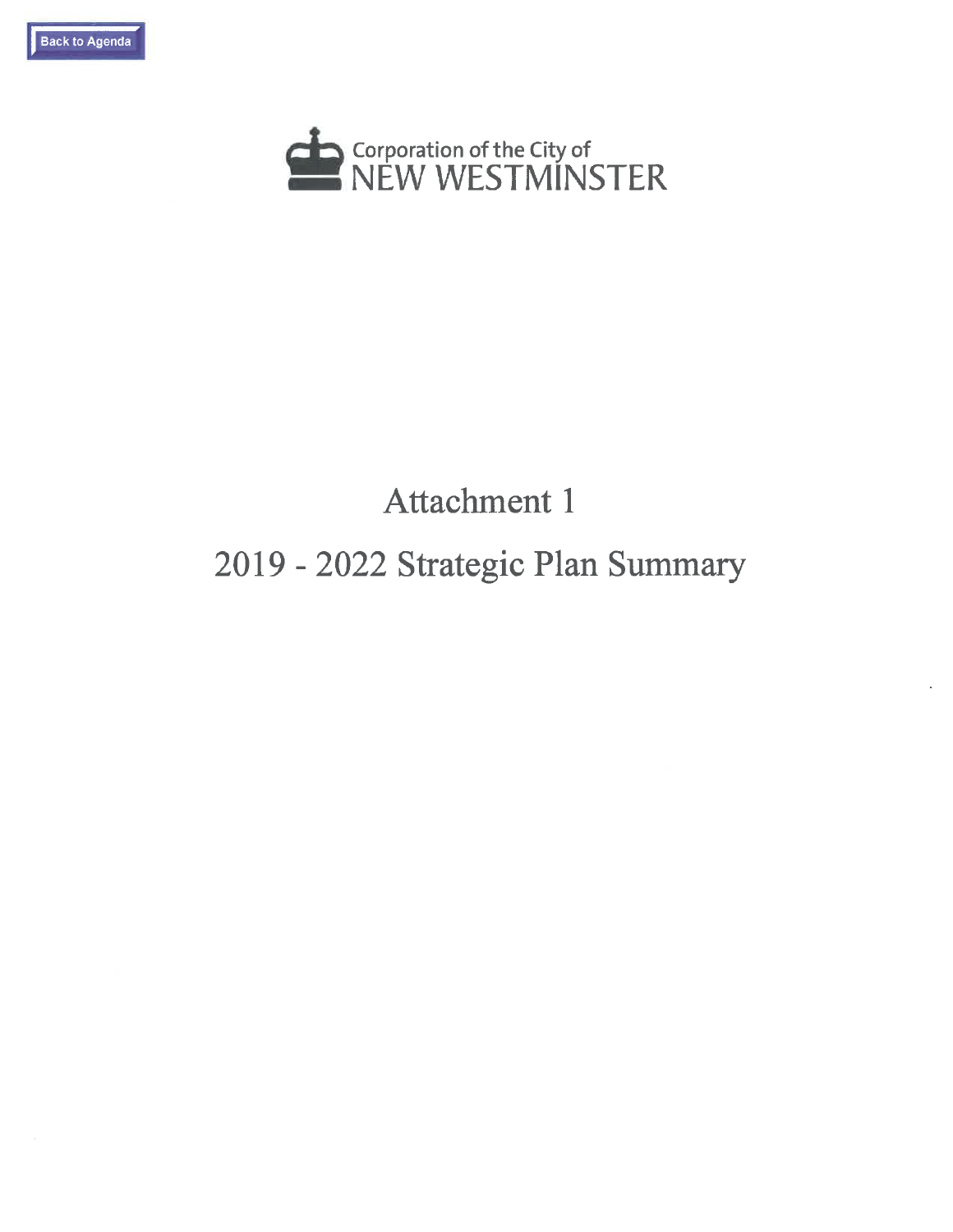

# Sustainable Transportation

We advocate and plan for inclusive and sustainable transportation that supports everyone. We consider our most<br>vulnerable road users first, both now and as we prepare for a future of mobility which is inclusive, shared, co electric, and autonomous.

## Key directions:

Create great streets, infrastructure, and places that support everyone in making sustainable transportation choices that are safe and that reduce greenhouse gases.

Work in partnership with TransLink and others to ensure a transit-friendly city by addressing barriers to safe, efficient, and reliable transit.

Ensure that travel to school is as safe, comfortable, convenient, and sustainable as possible for everyone.

Use a disability justice lens to recognize and mitigate barriers to universal access and mobility,

# Organizational Effectiveness

and work with our residents, organizations, and businesses. We place a high value on ensuring City staff have the<br>necessary skills, training, and technology to deliver services to the community effectively and efficiently. We aim to be innovative and visionary in everything we do, both within our organization and in how we engage

## Key directions:

Invest in new learning and development opportunities for staff to advance Council priorities in the areas of truth and reconciliation, diversity and inclusion, and community partnership excellence.

Be innovative and visionary in the City's utilization of people, procedures, technology, and resources in the City's service delivery.

## Our Core Services

As a local government, the City of New Westminster is responsible for a number of core services that ensure our community is safe, healthy, and meets our residents' needs. Our core services include:

Planning and development

Safety and security

Infrastructure and utilities

Parks and recreation

Cultural and community services

Legislative, treasury, and administrative services

anew\_westminster 511 Royal Avenue, New Westminster, BC V3L 1H9 westcity.ca | Thewwestminster City of New Westminster



## City of New Westminster **Council Strategic Plan** 2019-2022

### Overview

everything we do as we fulfil our vision for behalf of the community and is informed Council's leadership role will be focused during this term. The plan acts as a road map for steering the City's activities on by core values that are interwoven into priority areas and directions on which Strategic Plan 2019-2022 outlines the The City of New Westminster Council New Westminster.

### **Our Vision**

A vibrant, compassionate, sustainable city that includes everyone.



## Our Core Values

INTEGRITY – We act with honesty and truthfulness, adhering to strong ethical principles in everything that we do. COMPASSION – We foster an environment of kindness and empathy and place a high value on caring for and understanding others. INNOVATION - We celebrate creativity and seek to discover new solutions and ideas that enhance the positive impact of our work

OPENNESS – We conduct our business with transparency, communicate clearly, and value meaningful engagement with our community. ACCOUNTABILITY - We are prudent and fiscally responsible in all aspects of our work, keeping the best interests of our community front of mind at all times, and remaining answerable for our actions.

SUSTAINABILITY – We take a long-term approach to planning and decision-making when addressing current needs while remaining mindful of the need to protect future generations through regeneration of our natural ecosystem and reduced dependency on fossil fuels.

PARTNERSHIP - We collaborate across City departments and with our community, seeking opportunities to have fun together. INCLUSION – We place high value on the principles of equality and equity and strive to build an environment<br>where everyone is included, valued, and treated with dignity and respect.